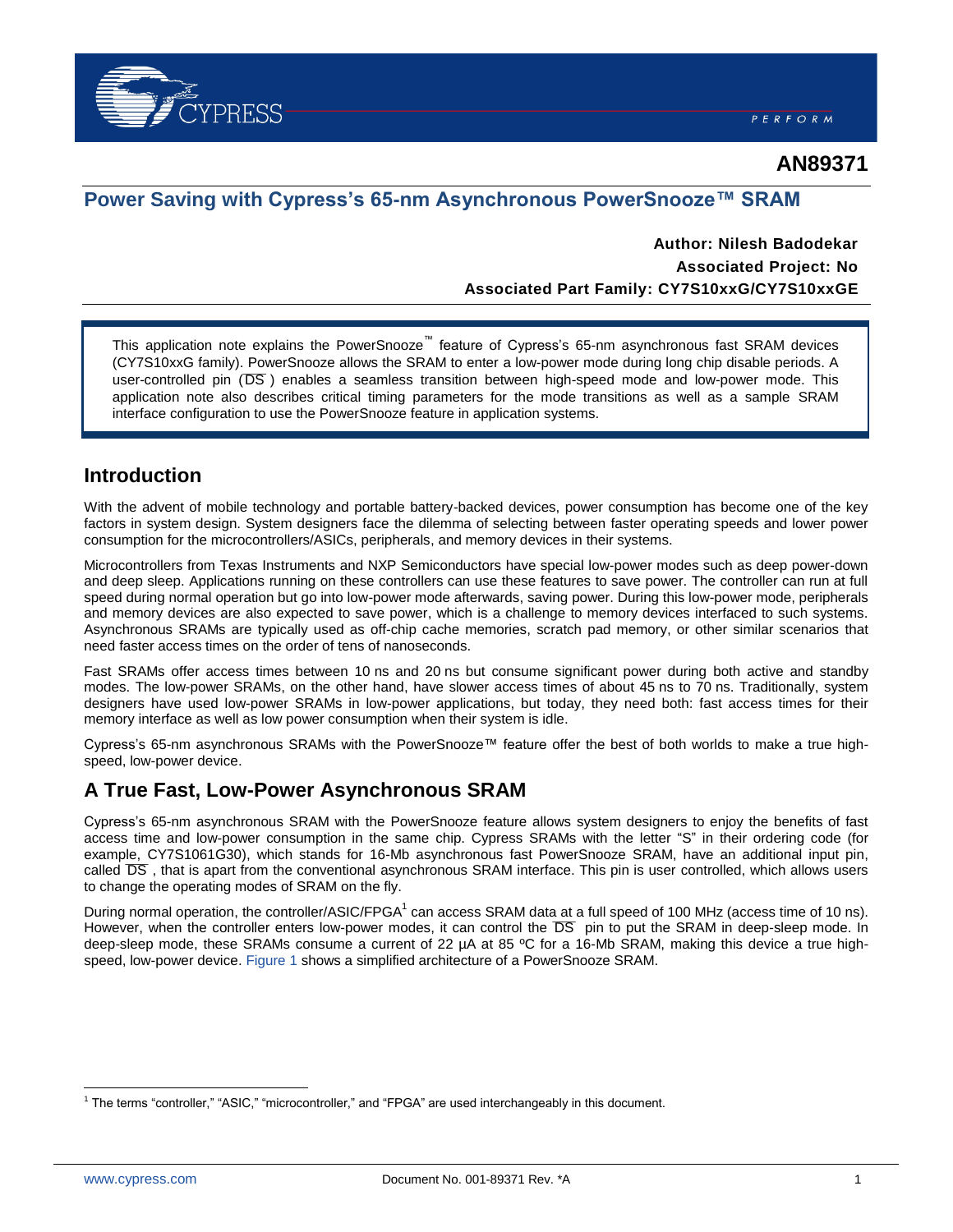<span id="page-1-0"></span>



#### Figure 1: Asynchronous PowerSnooze SRAM Architecture

#### **Modes of Operation**

As shown in [Figure 1,](#page-1-0) PowerSnooze SRAMs have an additional power management block that allows users to operate the SRAM in the following three modes:

- Active mode
- Standby mode
- Deep-sleep mode

#### **Active Mode**

[W](#page-1-1)hen the DS pin is in a logic HIGH state and SRAM is enabled ( $CE$  is logic LOW<sup>2</sup>), then it is in active mode. In this mode, the device can operate with an access time of 10 ns, and it will consume active current  $I_{\text{cc}}$  (typically in the order of milliamps). Refer to the SRAM [datasheet](http://www.cypress.com/?app=search&searchType=advanced&keyword=&rtID=107&id=5140) for the timing and DC parameters.

#### **Standby Mode**

When the DS pin is in a logic HIGH state and SRAM is disabled (CE is logic HIGH<sup>[2](#page-1-1)</sup>), the SRAM is in standby mode, also referred to as "chip disable mode." In this mode, no access is allowed to the SRAM; it will consume standby current I<sub>SB2</sub> (typically in milliamps, but an order less than active current). Data stored in SRAM prior to entering this mode will be retained while it is in the standby mode. Refer to the SRAM [datasheet](http://www.cypress.com/?app=search&searchType=advanced&keyword=&rtID=107&id=5140) for standby mode conditions.

#### **Deep-Sleep Mode**

Cypress offers the PowerSnooze feature in both 4-Mb and 16-Mb asynchronous SRAMs. These two densities involve a minor difference in the way deep-sleep mode is entered and exited. Systems designed with 4-Mb PowerSnooze SRAMs will need minor firmware changes when upgrading to 16-Mb PowerSnooze SRAMs. Systems designed with 16-Mb PowerSnooze SRAM can use 4-Mb PowerSnooze SRAMs with no firmware changes. The following sections explain the deep-sleep mode for 16-Mb and 4-Mb SRAMs in detail.

 $\overline{a}$ 

<span id="page-1-1"></span> $^2$  For all dual chip enable devices, CE is the logical combination of  $\overline{CE_1}$  and CE<sub>2</sub>. When  $\overline{CE_1}$  is LOW and CE2 is HIGH, CE is LOW; when  $\overline{C}E_1^-$  is HIGH or  $\overline{C}E_2$  is LOW,  $\overline{C}E$  is HIGH.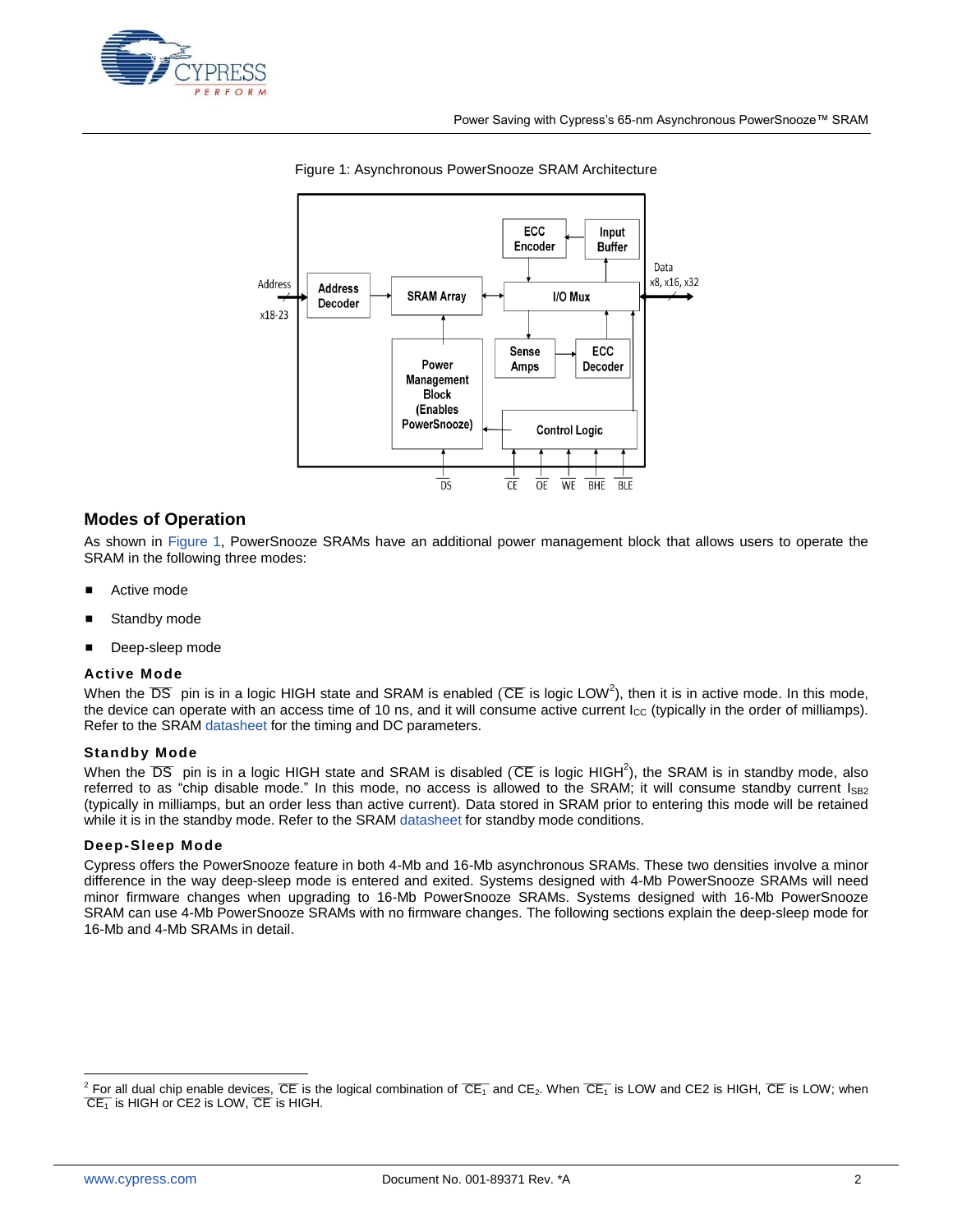

#### Deep-Sleep Mode for 16-Mb SRAM

The 16-Mb PowerSnooze SRAM can enter the deep-sleep mode only from standby mode (CE is logic [H](#page-1-1)IGH<sup>2</sup>). After the chip is disabled for at least tceps time, the DS pin must be asserted (to logic LOW) to enter deep-sleep mode. Refer to [Figure](#page-2-0) 2 for the timing requirements. On assertion of the  $DS$  pin (to logic LOW), the SRAM enters deep-sleep mode after  $t_{DS}$  time. During deep-sleep mode, DS must remain asserted and the SRAM must remain in standby mode (CE is logic HIGH). While entering deep-sleep mode (t<sub>CEDS</sub> + t<sub>DS</sub> time), SRAM will consume standby current  $I_{SB2}$ ; once in deep-sleep mode, it will consume the deep-sleep current  $I_{DS}$ .

To exit the deep-sleep mode, the DS pin must be deasserted (to logic HIGH<sup>2</sup>[\)](#page-1-1) while SRAM is still disabled. SRAM will take  $t_{\text{DSCE}}$  time to return to standby mode. After  $t_{\text{DSCE}}$  time, SRAM can be enabled (CE to logic LO[W](#page-1-1)<sup>2</sup>) to enter active mode.

It must be noted that any violations of these timing parameters do not guarantee successful entry to or exit from deep-sleep mode. Refer to [Table 1](#page-3-0) for a summary of the timing requirements.

#### Deep-Sleep Mode for 4-Mb SRAM

The 4-Mb PowerSnooze SRAM can enter the deep-sleep mode either from standby mode (CE is logic [H](#page-1-1)IGH<sup>2</sup>) or active mode. On assertion of the DS signal (to logic LOW<sup>2</sup>[\)](#page-1-1), the SRAM starts its transition to deep-sleep mode. If DS continues to be asserted for at least t<sub>DS</sub> time, the SRAM enters deep-sleep mode and consumes deep-sleep current I<sub>DS</sub>. Refer to [Figure 3](#page-3-1) for the timing requirements. During deep-sleep mode,  $DS$  must remain asserted. While entering deep-sleep mode (t<sub>DS</sub> time), SRAM will consume standby current  $I_{SB2}$ ; once in deep-sleep mode, it will consume the deep-sleep current  $I_{DS}$ . If the DS signal gets asserted during a write operation, then the SRAM cannot guarantee successful operation, as the device starts transitioning to deep-sleep mode.

To exit the deep-sleep mode, the DS pin must be deasserted (to logic HIGH). If DS is asserted for at least t<sub>PDS</sub> time, then SRAM will be disabled internally for t<sub>DSCD</sub> time. This time (t<sub>DSCD</sub>) allows the external controller to access  $\overline{CE}$  and disable it externally. The device must continue to be disabled until  $t_{DSCA}$  time. After  $t_{DSCA}$  time from the deassertion of DS , SRAM can be accessed by enabling it (CE to logic LOW) to enter active mode. If t<sub>PDS</sub> is not met by the system, then t<sub>DSCD</sub> is not guaranteed by the SRAM. During this period (when t<sub>PDS</sub> <  $t$ PDS(min)), SRAM must be disabled externally until t<sub>DSCA</sub> time to avoid corruption of the SRAM data. Refer to [Table 2](#page-3-2) for a summary of these timing requirements.

<span id="page-2-0"></span>

#### Figure 2. Deep-Sleep Mode for 16-Mb SRAM – Entry and Exit Sequence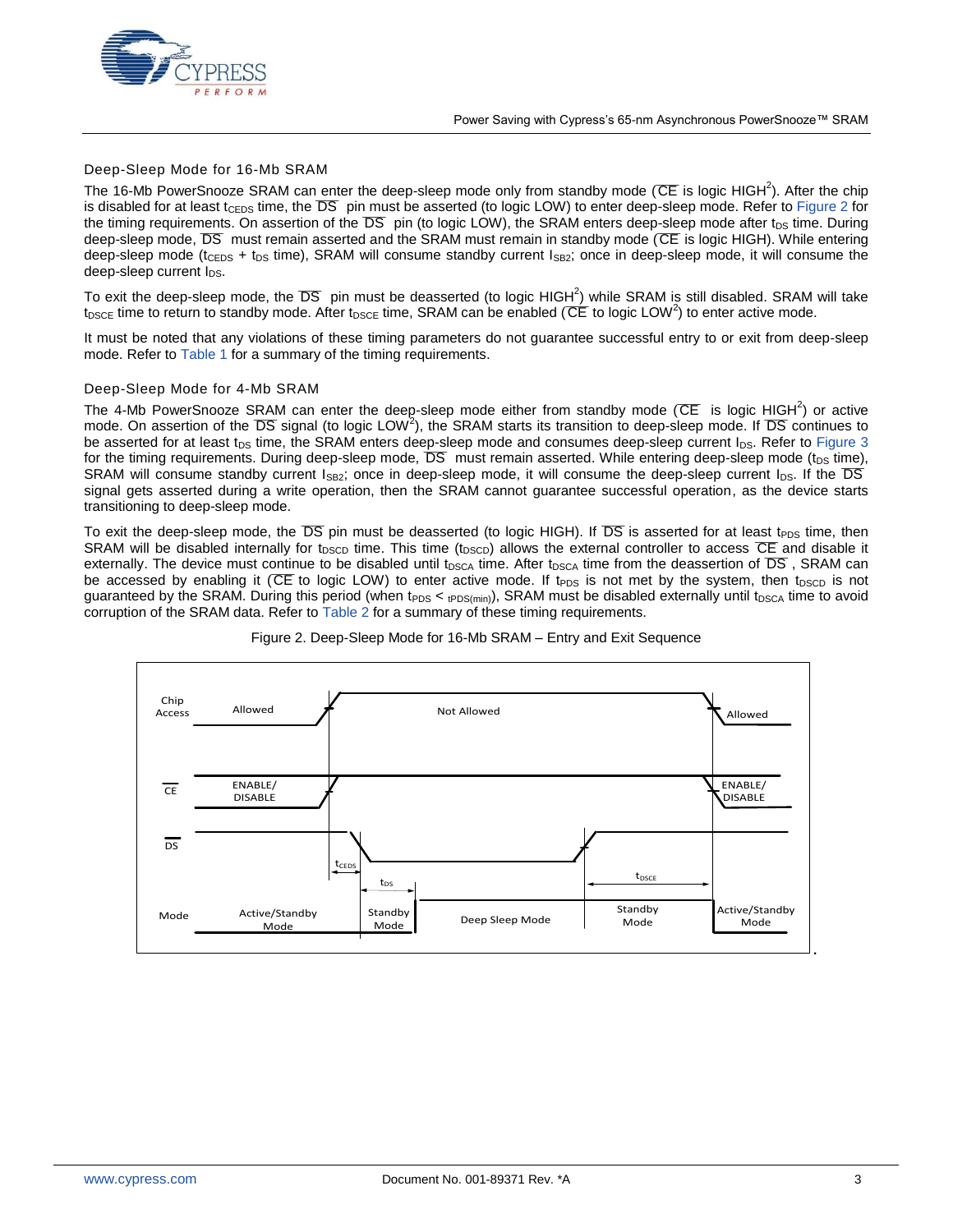

<span id="page-3-0"></span>

| <b>Parameters</b> | <b>Description</b>                                 | <b>Timing</b> |            |
|-------------------|----------------------------------------------------|---------------|------------|
|                   |                                                    | Min           | <b>Max</b> |
| <b>I</b> CEDS     | Time between deassertion of CE and assertion of DS | $100$ ns      |            |
| $t_{DS}$          | DS assertion to deep-sleep mode transition time    |               | ms         |
| <b>IDSCE</b>      | Time between deassertion of DS and assertion of CE | ms            |            |

#### Table 1. Key Timing Parameters for 16-Mb PowerSnooze SRAM

#### Figure 3. Deep-Sleep Mode for 4-Mb SRAM– Entry and Exit Sequence

<span id="page-3-1"></span>

#### Table 2. Key Timing Parameters for 4-Mb PowerSnooze SRAM

<span id="page-3-2"></span>

| <b>Parameters</b> | <b>Description</b>                                                                             | <b>Timing</b> |             |
|-------------------|------------------------------------------------------------------------------------------------|---------------|-------------|
|                   |                                                                                                | Min           | Max         |
| t <sub>PDS</sub>  | Minimum time for DS to be LOW for part to successfully exit deep-sleep mode                    | $100$ ns      |             |
| $t_{DS}$          | DS assertion to deep-sleep mode transition time                                                |               | 1 ms        |
| t <sub>DSCD</sub> | Time between deassertion of DS and chip disable (if $t_{\text{PDS}} \ge t_{\text{PDS(Min)}}$ ) |               | $100 \mu s$ |
|                   | Time between deassertion of DS and chip disable (if $t_{PDS} < t_{PDS(Min)}$ )                 |               | $0 \mu s$   |
| t <sub>DSCA</sub> | DS# deassertion to chip access (active/standby) (if $t_{PDS} \ge t_{PDS(Min)}$ )               | $300 \mu s$   |             |
|                   | DS# deassertion to chip access (active/standby) (if $t_{PDS} < t_{PDS(Min)}$ )                 |               |             |

As the SRAM is disabled for the entire period when it is in deep-sleep mode, data stored in SRAM prior to entering this mode is retained. Refer to the SRAM [datasheet](http://www.cypress.com/?app=search&searchType=advanced&keyword=&rtID=107&id=5140) for the deep sleep-mode conditions. [Table 1](#page-3-0) and [Table 2](#page-3-2) summarize the key timing parameters that must be followed for PowerSnooze SRAMs.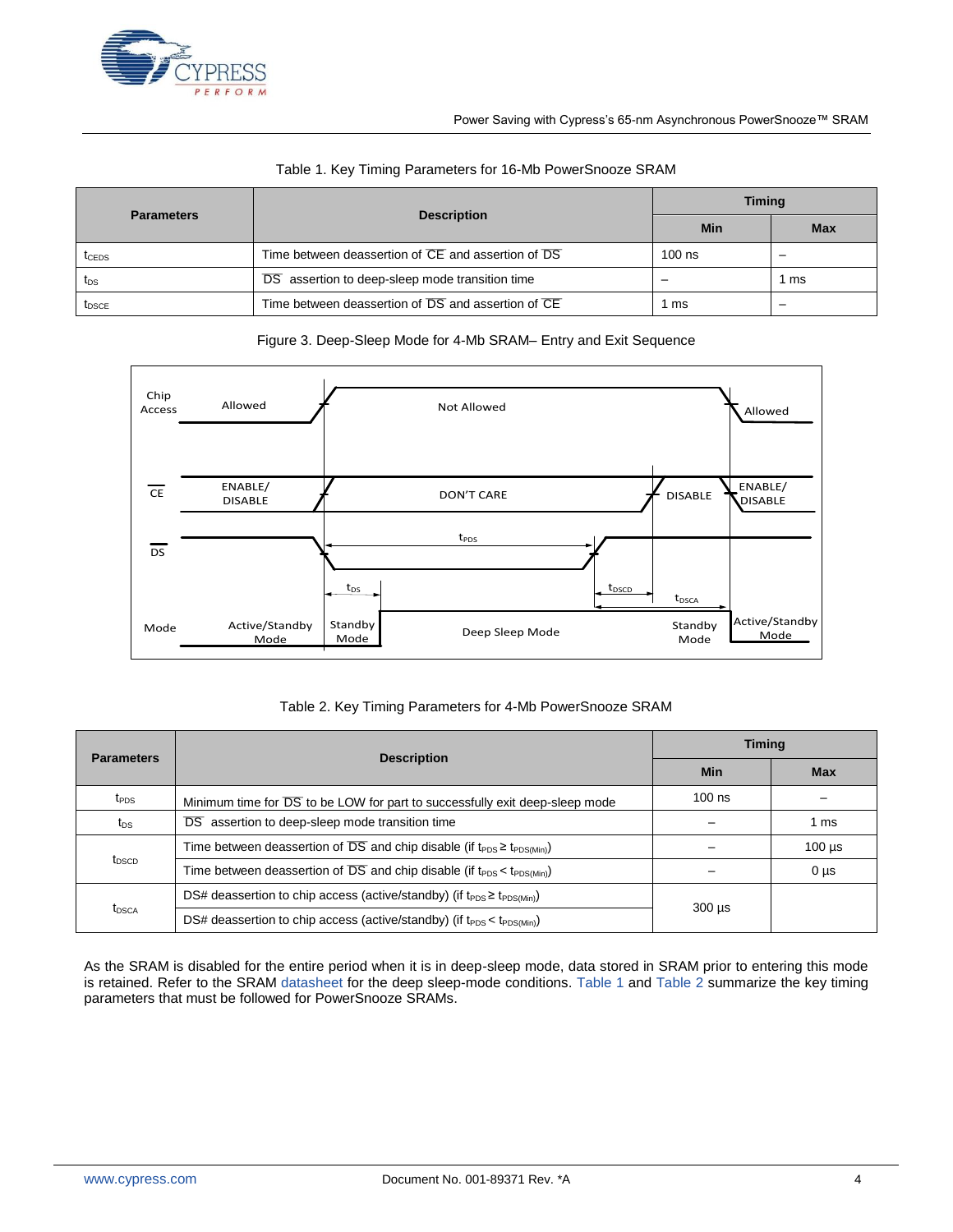

# **Interfacing PowerSnooze SRAM in Systems**

High-end microcontrollers like AM18XX series from TI or LPC 177X/LPC178X series from NXP have special deep-sleep modes that the controller can enter to save power consumption. TI's AM18XX series controllers have an input signal, called ⊤DEEPSLEEP, which can put the controller in low-power mode. This signal can be interfaced with the DS pin of PowerSnooze SRAMs. The LPC177x/178x series controller can enter low-power mode though a software configuration, which sequentially disables the peripherals and memory devices connected to it. This sequence can be used to generate an extra signal apart from normal SRAM interface signals to control the DS pin of PowerSnooze SRAMs.

In situations where system designers intend to use PowerSnooze SRAMs in existing applications or want to interface to an ASIC or microcontroller without a special low-power mode, the DS pin can be controlled with a normal GPIO. [Figure 4](#page-4-0) illustrates an interfacing scenario where a GPIO is interfaced to the DS pin of the PowerSnooze SRAM. During active and standby modes, the  $\overline{DS}$  pin should always be at logic HIGH.

<span id="page-4-0"></span>To enter deep-sleep mode, the microcontroller must follow the timing sequences explained in the previous section for CE and ¯¯¯ DS . Thus, by performing minor modifications in the software and hardware, system designers can use the PowerSnooze SRAM in existing applications.



#### Figure 4. Interfacing PowerSnooze SRAM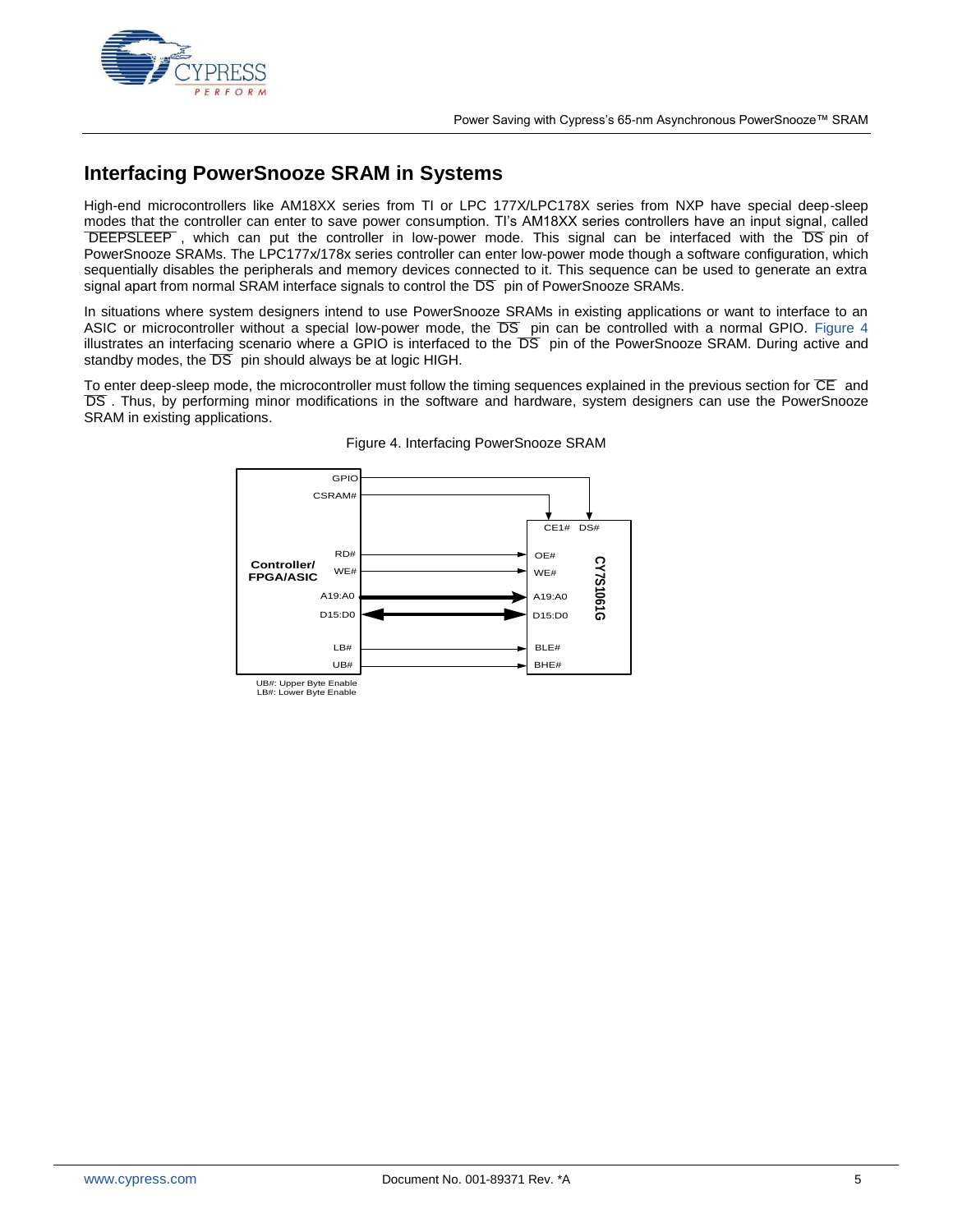

# **Summary**

Cypress's asynchronous PowerSnooze SRAM offers the best of both worlds—a fast and low-power SRAM. PowerSnooze SRAMs are available in multiple options and packages. [Table 3](#page-5-0) summarizes the 16-Mb and 4-Mb PowerSnooze SRAM product portfolio. Refer to the [datasheet](http://www.cypress.com/?app=search&searchType=advanced&keyword=&rtID=107&id=5140) for information on choosing the right configuration and ordering.

<span id="page-5-0"></span>

|                                         | <b>PowerSnooze SRAMs (High-Speed Low-Power)</b>        |                                                            |  |
|-----------------------------------------|--------------------------------------------------------|------------------------------------------------------------|--|
| <b>Parameters</b>                       | <b>16 Mb</b>                                           | 4 Mb                                                       |  |
| Temperature range                       | $-40$ °C to +85 °C                                     | $-40$ °C to +85 °C                                         |  |
| Technology                              | 65 nm                                                  | 65 nm                                                      |  |
| Operating current I <sub>cc</sub> (max) | 110 mA                                                 | 45 mA                                                      |  |
| Standby current $I_{SB2}$ (max)         | 30 mA                                                  | 8 mA                                                       |  |
| Deep-sleep current $I_{DS}$ (max)       | $22 \mu A$                                             | $15 \mu A$                                                 |  |
| Packages                                | 48-pin TSOP I, 54-pin TSOP II, 48-ball<br><b>VFBGA</b> | 44-pin TSOP I, 44-pin SOJ,<br>36-pin SOJ,<br>48-ball VFBGA |  |
| Speed                                   | 10 <sub>ns</sub>                                       | 10 <sub>ns</sub>                                           |  |
| Copper lead frame                       | Yes                                                    | Yes                                                        |  |
| Pb free and leaded                      | <b>RoHS</b>                                            | <b>RoHS</b>                                                |  |
| Availability                            | Production                                             | Sampling                                                   |  |

Table 3. PowerSnooze SRAM Product Portfolio

### **About the Author**

Name: Nilesh Badodekar

Title: Applications Engineer Staff

Background Nilesh Badodekar has a Master's degree in Visual Information Processing and Embedded Systems from I.I.T. Kharagpur, India.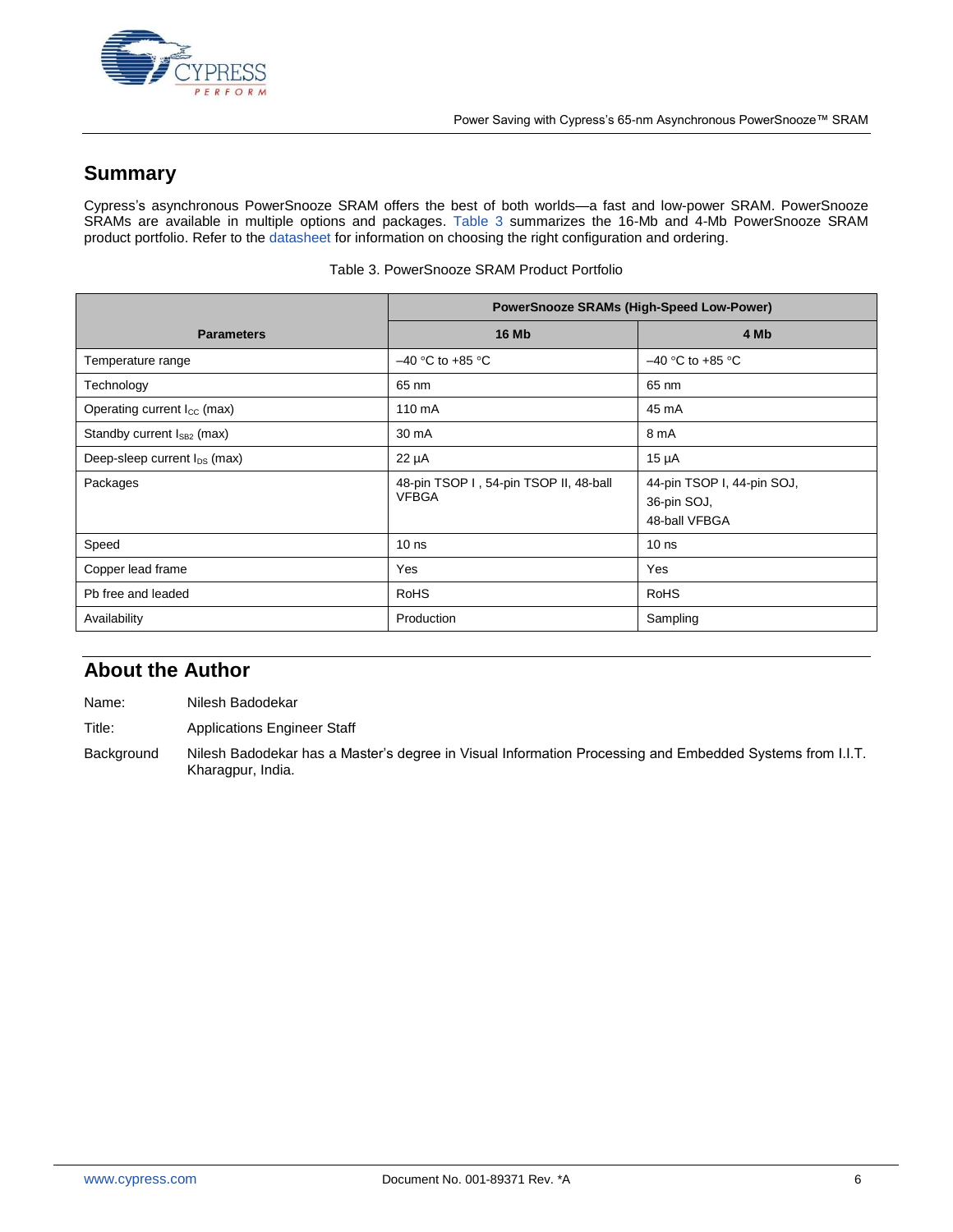

# **Document History**

Document Title: AN89371 – Power Saving With Cypress's 65-nm Asynchronous PowerSnooze™ SRAM

Document Number: 001-89371

| <b>Revision</b> | <b>ECN</b> | Orig. of<br>Change | <b>Submission</b><br>Date | <b>Description of Change</b>                                                       |
|-----------------|------------|--------------------|---------------------------|------------------------------------------------------------------------------------|
| $***$           | 4364981    | <b>NILE</b>        | 04/29/2014                | New Application Note.                                                              |
| $^*A$           | 4623709    | <b>NILE</b>        | 03/30/3015                | Added details about Cypress's 4-Mb PowerSnooze SRAMs.<br>Added Table 1 and Table 2 |
|                 |            |                    |                           | Updated Table 3 for specifications of 4-Mb PowerSnooze SRAMs.<br>Updated template  |